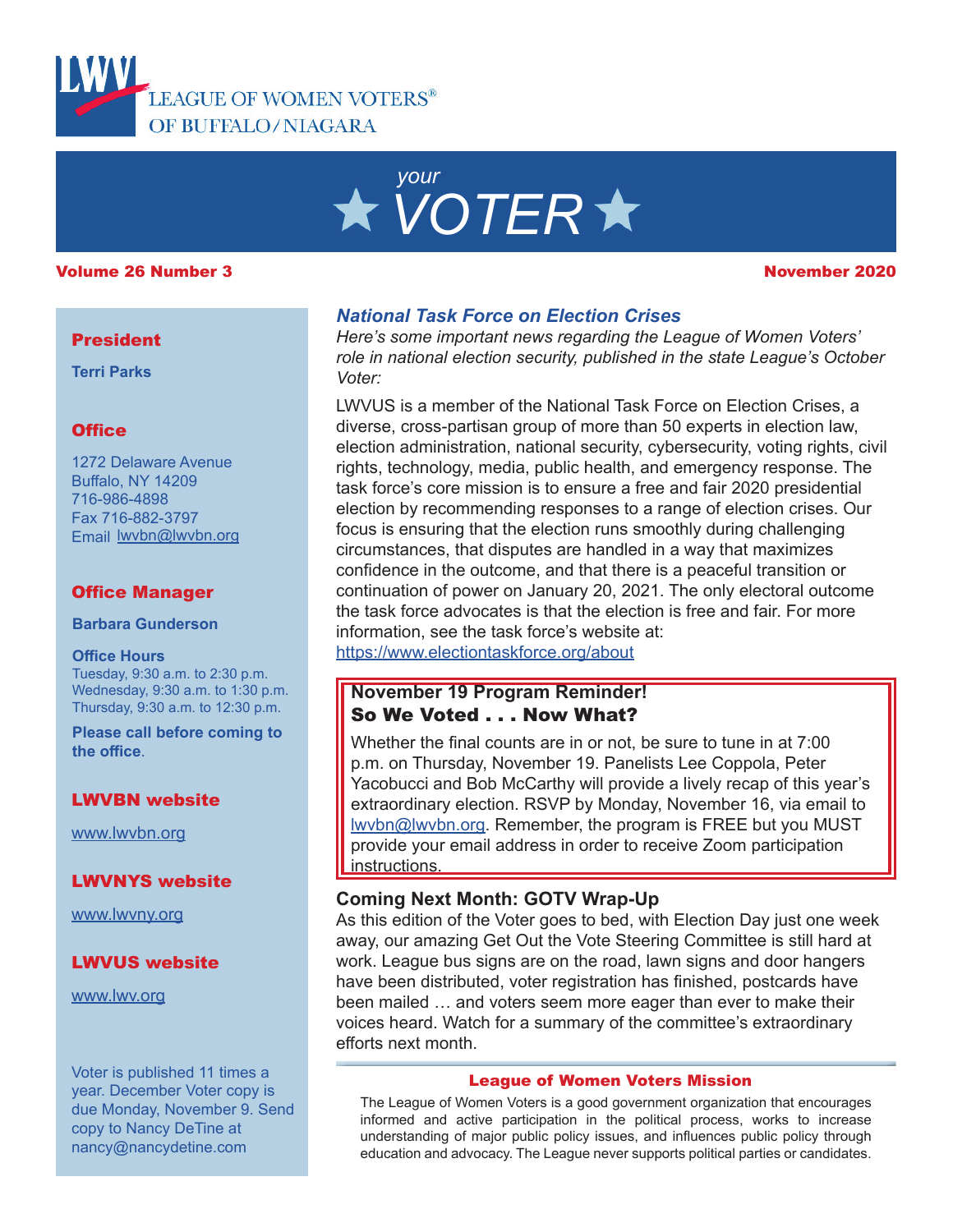## President's Report

After polling the membership by email about the holiday luncheon and receiving only 16 responses from folks who might attend this December, the board decided that we must cancel it for 2020. We may hold an event by Zoom to honor Aaron Bartley as recipient of our 2020 Making Democracy Work Award and learn about his social action efforts, especially with PUSH Buffalo. We will send an invitation by email for that event. We plan to have our next League luncheon at Ilio di Paolo's when it is safe to do so. Of course, we would have liked to celebrate in person, but we know that now isn't the time for that.

As we look forward to having a new office manager soon, the board appointed Barbara Gunderson to the board as Voter Service chair for the remainder of this board year. Her appointment will take effect the day following her last day as office manager. She has been more than busy these past few months, managing the office and leading efforts related to voter service. She and Liz Zausmer, chair of the GOTV Steering Committee, worked closely together. They have established a relationship with diverse community groups to both register new voters and promote voting in this year's election by early voting, absentee ballot or on November 3.

The office is still officially closed. However, we are able to use it and Barbara is usually there one day a week. If you need anything, please call or contact her at <u>lwybn@lwybn.org</u> to make arrangements. We have been holding meetings via ZOOM and folks are getting accustomed to that platform. At least most of us can see each other on ZOOM, or listen to those who call in on the phone. There are far more opportunities to be involved with both the state and national Leagues through ZOOM.

*Terri Parks*

#### **Join Our Growing Discussion Group!**

The next virtual session of the LWVBN Discussion Group will take place on Thursday, November 12, at 7:00 p.m. We hope you will join us to consider Peter Hessler's article in the October 12 issue of **The New Yorker** magazine: *Nine Days in Wuhan – Ground Zero of the Coronavirus Pandemic*. It is available online if you just Google it.

Please let us know if you're interested in joining us. So far, 12 people have attended one or both of the first two sessions, and there's always room for more. Call Marian Deutschman (634-2412) or Janet Massaro (884- 1505), and we will send you the reading list for November and access information for Zoom.

Last month we had a lively conversation about a series of articles recommended by member Susan Czyrny, including a 1970 essay by economist Milton Friedman titled *The Social Responsibility of Business Is to Increase Its Profits*. For many decades, support of "shareholder primacy" was the bedrock of American capitalism. This article was coupled with an array of responses from today's business leaders and academics related to changes in the social responsibilities of businesses. One CEO noted that Friedman's version of capitalism grew in the 1980s and continued until the 2008 financial crisis, when short-termism and the longterm harms of shareholder primacy were becoming increasingly urgent. The observations of these business leaders provided us with many directions for discussion of stakeholder capitalism replacing shareholders as the key to sustainable, broad-based, long-term American prosperity.

*Marian Deutschman*

#### **Welcome Our New Members!**

We are excited to introduce you to the newest members of the League of Women Voters of Buffalo/Niagara: Emily Cole of East Aurora, Dawn Cody of Niagara Falls, and Janis Dunworth of North Tonawanda. We know that each and every one of us sincerely welcomes them to our organization devoted to educating our citizens on the importance of civic involvement.

*Mary Ann Turkla and Lori Robinson*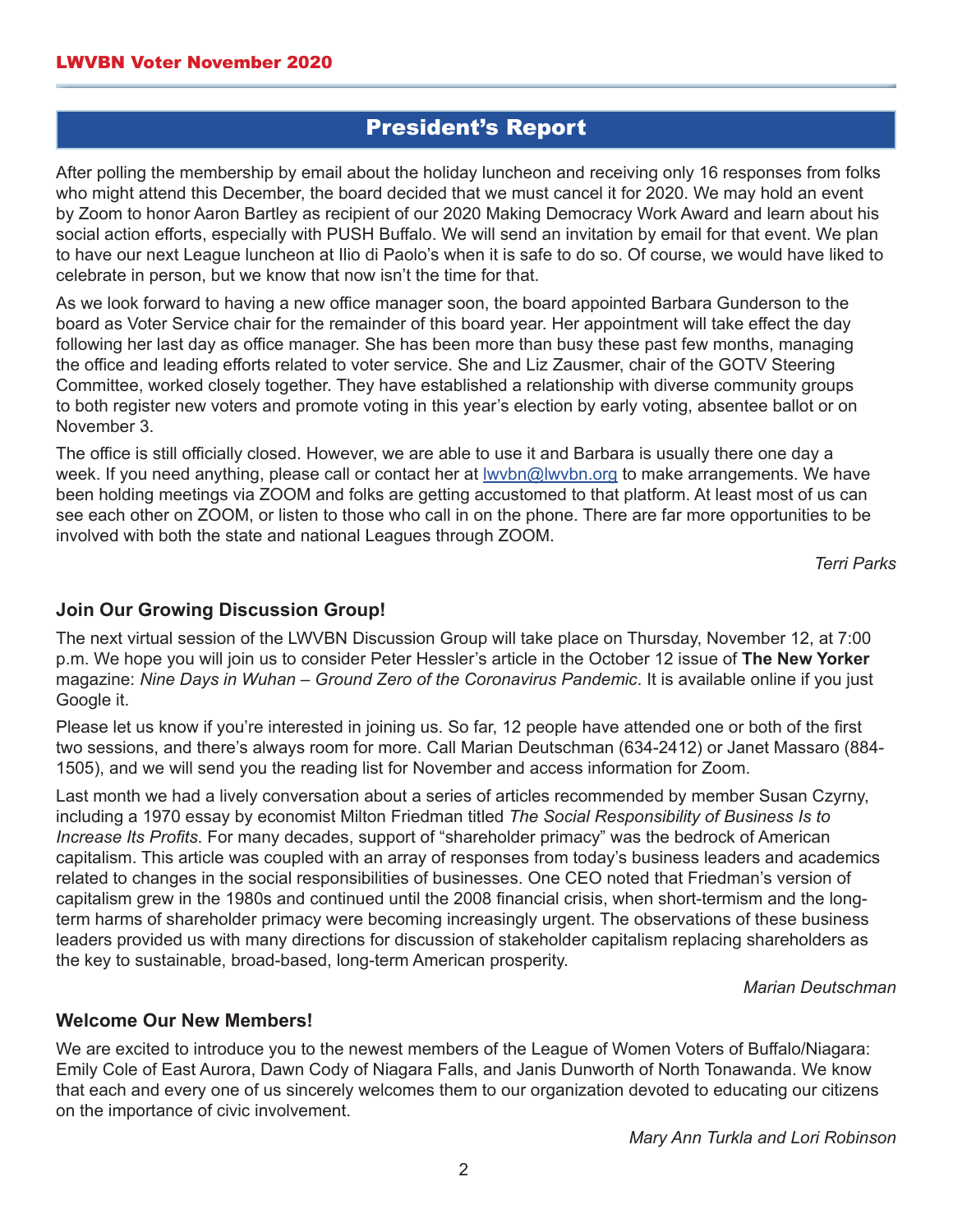### **Great Decisions**

The Great Decisions discussion group will meet via Zoom at 10:00 a.m. on Thursday, November 5. The topic will be U.S. Relations with the Northern Triangle, with Bernice Baeumler facilitating. The Foreign Policy Association (www.fpa.org) states this about the topic: "Combatting illegal immigration has become a priority of the Trump administration. The Northern Triangle of Central America, made up of Honduras, El Salvador, and Guatemala, is a special target of the administration, which holds the nations responsible for the large flow of migrants from Latin America to the U.S. With funds from the U.S. cut, how can the Northern Triangle countries curtail migration?"

This promises to be an interesting and relevant topic. An email link will be sent to Great Decisions members a day or two in advance of the November 5 date. Contact Fran Holmes at [mfranholmes@gmail.com](mailto://mfranholmes@gmail.com) or at 716- 885-8449 if you have any questions, or wish to be included.

*Fran Holmes*

#### **How Radioactive Is West Valley, Anyway?**

You would think that would be one of the easiest questions to answer, right?

Nope. Folks who have been at it for 50 years or more are still asking that question. One of the most often heard questions from the public to the agencies, and from the Nuclear Regulatory Commission to the Department of Energy, is, "What is the inventory of xxx?" Nobody is quite sure exactly what was brought there, what has been taken away, and what remains. And if we knew that, we would still have to calculate how much had already decayed in the intervening years, for substances that have different half-lives varying from minutes to hundreds of thousands of years.

Let's just consider the Main Plant Processing Building (MPPB) and ignore the vastly larger amounts of radioactivity underground in the tanks, soil, and disposal trenches. The MPPB is one of two remaining buildings on the site and is scheduled to be demolished in 2021. The contractor has already been chipping away at the non-radioactive outer rooms of the building, which is a rabbit warren of smaller rooms and aisles, some with concrete walls up to six feet thick.

It was estimated that in 2011 the building had 6100 curies of residual radioactivity. The largest contributions come from cesium-137, strontium-90, and plutonium-241, though a dozen other radioactive isotopes contribute as well.

That did not sound like so much to me, as a newbie, 6100 in a big building like that: 130 by 270 feet in area, and almost 80 feet tall now that its tall stack has been taken down. But it turns out that curies are REALLY big, annoyingly so. (One curie corresponds to the activity of one gram of radium, or 37 billion disintegrations per second.)

Most of the time scientists had to be talking about microcuries and millicuries, and that got confusing. So in 1975 they created a new unit, the becquerel, that seemed more practical to them, working on the atomic level, of just one decay per second. Unfortunately for us, that is an inconveniently small unit.

6100 curies = 225700000000000 becquerel

Got that?

The more historically oriented among you might recognize that the curie is named for Marie and Pierre Curie and the becquerel for their boss, Henri Becquerel. The three of them shared the Nobel Prize in Physics in 1903 for their work on radioactivity. Marie also received the Nobel Prize in Chemistry in 1911.

> *Pat Townsend, LWVBN representative on the West Valley Citizen Task Force*